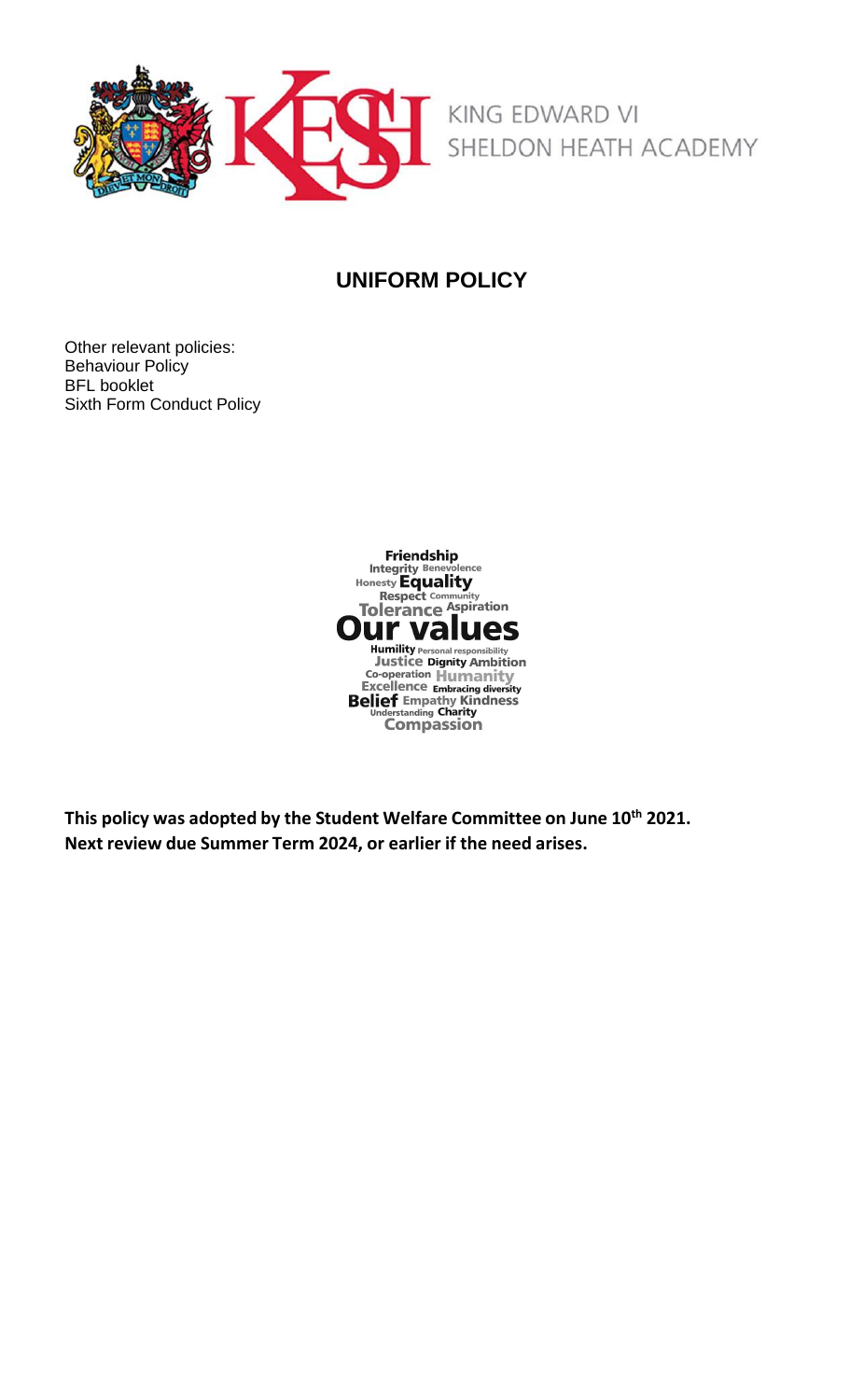### **1. Rationale**

King Edward VI Sheldon Heath Academy is committed to developing responsible, aspirational, independent, happy and well-rounded young people with the self-belief to reach their goals. Our work will be underpinned by our core values and driven by our unequivocal belief in equality and tolerance. We will secure this through inspirational and enthusiastic teaching, the provision of a broad, challenging curriculum and excellent support and care. We want to ensure our young people fulfil and exceed their potential, be proud of who they are, be committed to lifelong learning and leave well-equipped to navigate their way through the challenges of the 21st Century; positively contributing to society both economically and socially.

### **2. Objectives**

The Academy's uniform is important to help students establish themselves as part of the King Edward VI Sheldon Heath community and to instil pride in their Academy. The wearing of full school uniform is expected as an integral part of the Academy ethos which promotes positive attitudes, high standards and a sense of personal pride. This policy has been designed so that there is clarity for both parents and students around the Academy's uniform expectations. In addition to this, the Academy believes that uniform is important because it:

- contributes to the Academy's ethos and sets an appropriate tone to support positive behaviour;
- encourages students to treat each other and the Academy environment with respect;
- supports students in learning how to dress in a manner appropriate to the activity being undertaken and the environment they inhabit;
- $\overline{a}$  is designed with health and safety in mind to ensure that students are comfortable, safe and secure;
- protects students from social pressures to dress in a particular way; and
- $\sim$  supports parents to provide an efficient and value for money dress code for their child.

### **3. Expectations**

The maintenance of a high standard of school uniform is the responsibility of every member of Staff and students should be challenged on corridors and other areas of the Academy, other than the classroom, if their uniform is incorrect. Therefore, Academy staff check daily upon students' arrival and throughout the day that correct uniform is being worn.

- Students are expected to dress in complete school uniform every day of the school year and to present a neat appearance at all times. This also applies when there are trips out of the Academy, unless permission to the contrary has been given by the Principal. Students are required to wear full school uniform, when travelling to and from the Academy.
- Non-uniform days are sometimes held in order to raise money for charity etc. On such occasions neat casual dress, appropriate for a school environment, is permitted. (The Principal reserves the right to decide what is permissible.)
- Students who are out of uniform for any reason must inform their pastoral manager immediately. A signed note by a parent/guardian, stating the reason for non-uniform and the date by which the students will be back in full uniform must be produced. The Academy will try to rectify the incorrect uniform by either contacting home or offer an item from the Academy's spare uniform store.

### **4. Non-compliance**

If students attend the Academy in incorrect uniform we will endeavour to resolve this by providing them with the correct uniform from our uniform store. If this is not possible or the student refuses to borrow our uniform we may impose sanctions as outlined in our behaviour for learning booklet and behaviour policy.

The Principal, or the Vice Principal with responsibility for behaviour may ask a pupil to go home briefly to remedy a breach of the Academy's rules on appearance or uniform. When making this decision the Academy will consider the child's age and vulnerability, the ease and time it will take, and the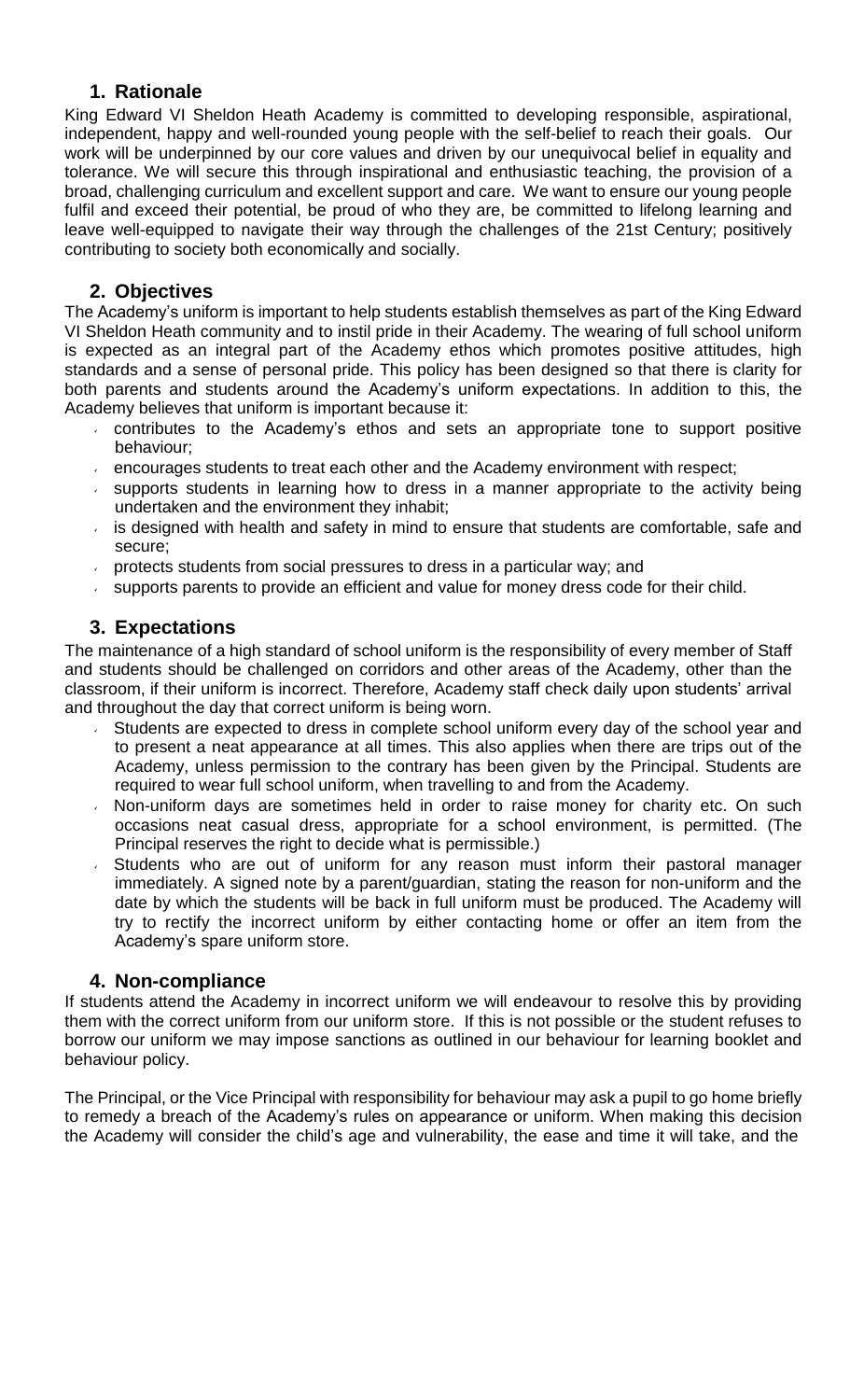availability of the child's parents. This is not an exclusion but an authorised absence. However, if the pupil continues to breach uniform rules in such a way as to be sent home to avoid school, or takes longer than is strictly necessary to effect the change, the pupil's absence may be counted as an unauthorised absence. In either case the pupil's parents will be notified and the absence will be recorded. (See DFE guidance on uniform 2013)

### **5. Communication with Parents**

The KESH uniform policy is available on the Academy's website and given to new parents as they join the school. Prospective parents are given clear guidance on uniform well in advance of the admission of their child. As an ongoing reminder, and to provide clarity to parents, the Academy periodically reminds them about uniform expectations.

We hope that parents will support us by sending students in the correct uniform.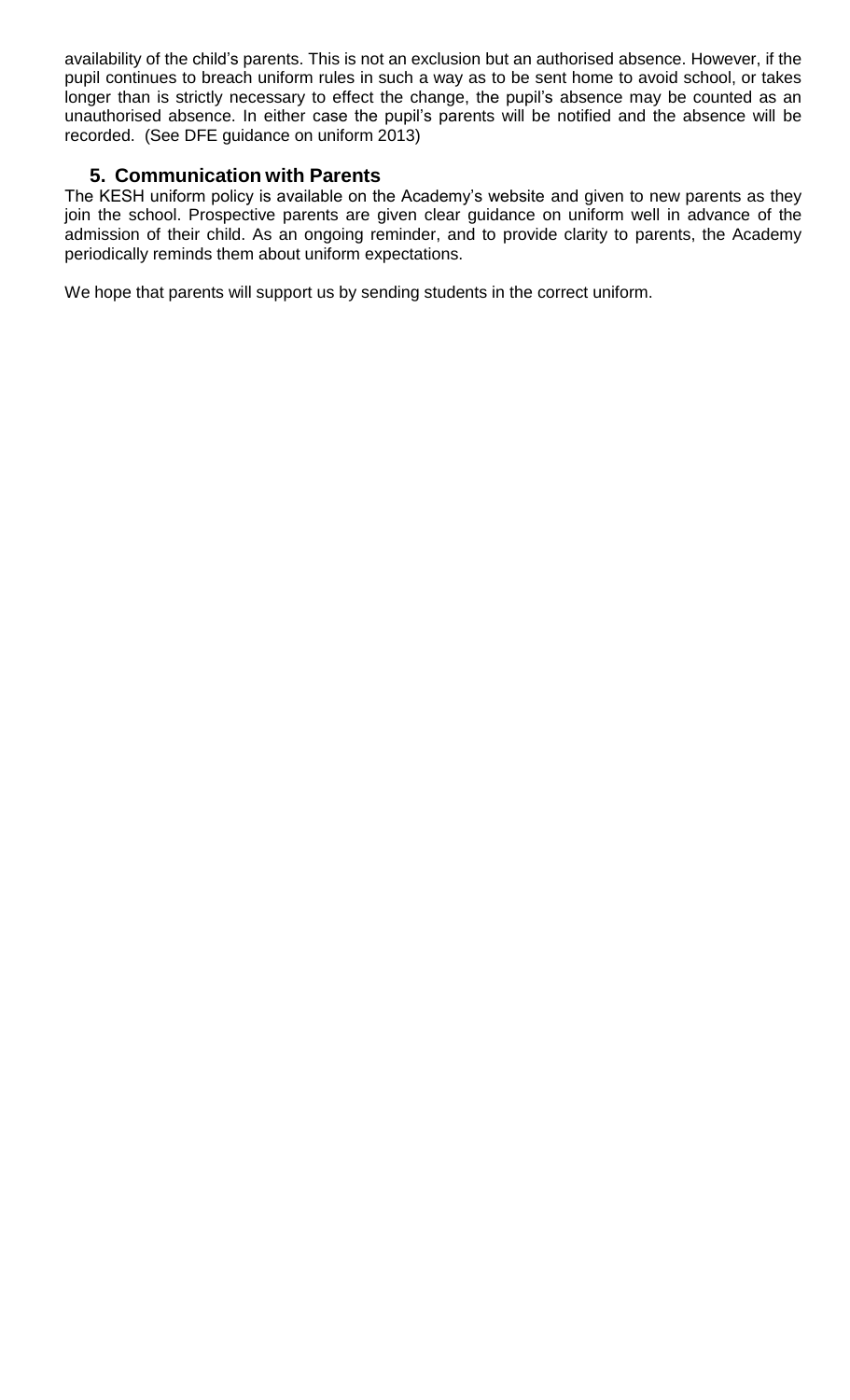### **Appendix 1: UNIFORM LIST 2022**

## **Students in Years 7 - 11 are expected to wear Academy uniform at all times and a high standard of dress is required.**

To support with the cost of uniform, from September 2022 families will no longer need to buy the KESH Academy blazer. Families can purchase any plain black blazer and attach the KESH badge as an alternative. The badge will be available to purchase at our uniform supplier Mansuri's, or direct from the Academy Uniform Store.

| <b>Uniform List</b>                                                                                                                                                                                                                                                                                                                                                                                                                                                                                                                                                                                                                                  |
|------------------------------------------------------------------------------------------------------------------------------------------------------------------------------------------------------------------------------------------------------------------------------------------------------------------------------------------------------------------------------------------------------------------------------------------------------------------------------------------------------------------------------------------------------------------------------------------------------------------------------------------------------|
| Black trousers of regular shape and formal design and fabric (not tapered or skinny<br>leg) – no jeans/heavy cotton style, or an Academy black knee length skirt.<br>Plain white shirt with top button<br>Academy clip-on tie<br>Academy blazer (or a plain black blazer with the Academy badge attached)<br>Academy black V-necked jumper (optional)<br>$\bullet$<br>Plain black shoes with no logos - trainers, boots, and suede shoes are not<br>$\bullet$<br>permitted<br>Plain white or plain black ankle socks or plain black/flesh coloured tights<br>Academy bag (year 7-9 only)<br>Appropriate school bag for years $10-11$ – no pouch bags |
| P.E. List                                                                                                                                                                                                                                                                                                                                                                                                                                                                                                                                                                                                                                            |
| House polo shirt<br>Black Academy PE shorts/Black Academy tracksuit bottoms<br><b>Black Academy sports socks</b><br>Academy training top (this is optional but if a jumper/training top is worn it must<br>$\bullet$<br>be the KESH version)<br><b>Trainers</b><br><b>Football boots</b>                                                                                                                                                                                                                                                                                                                                                             |

# **Other Uniform Expectations**

### **Hairstyles**

- Hairstyles should be appropriate. For example excessive razor cuts, mohicans, tram lines and spiked hair will not be acceptable.
- Hair colour should be within the natural range for example, green, blue and the like are not permitted. If in doubt, consult the Academy prior to proceeding with a haircut or colouring.

### **Jewellery**

- Students are permitted to wear a watch, one plain ring and singles studs in each ear.
- No sovereign rings are allowed.
- Jewellery on other parts of the body is not permitted including body or facial piercings such as tongue or nose piercings. This includes skin and body decorations.

#### **Coats**

 Students can bring a choice of their coat to the Academy however this must be removed when inside the building. We do not permit denim or corduroy coats.